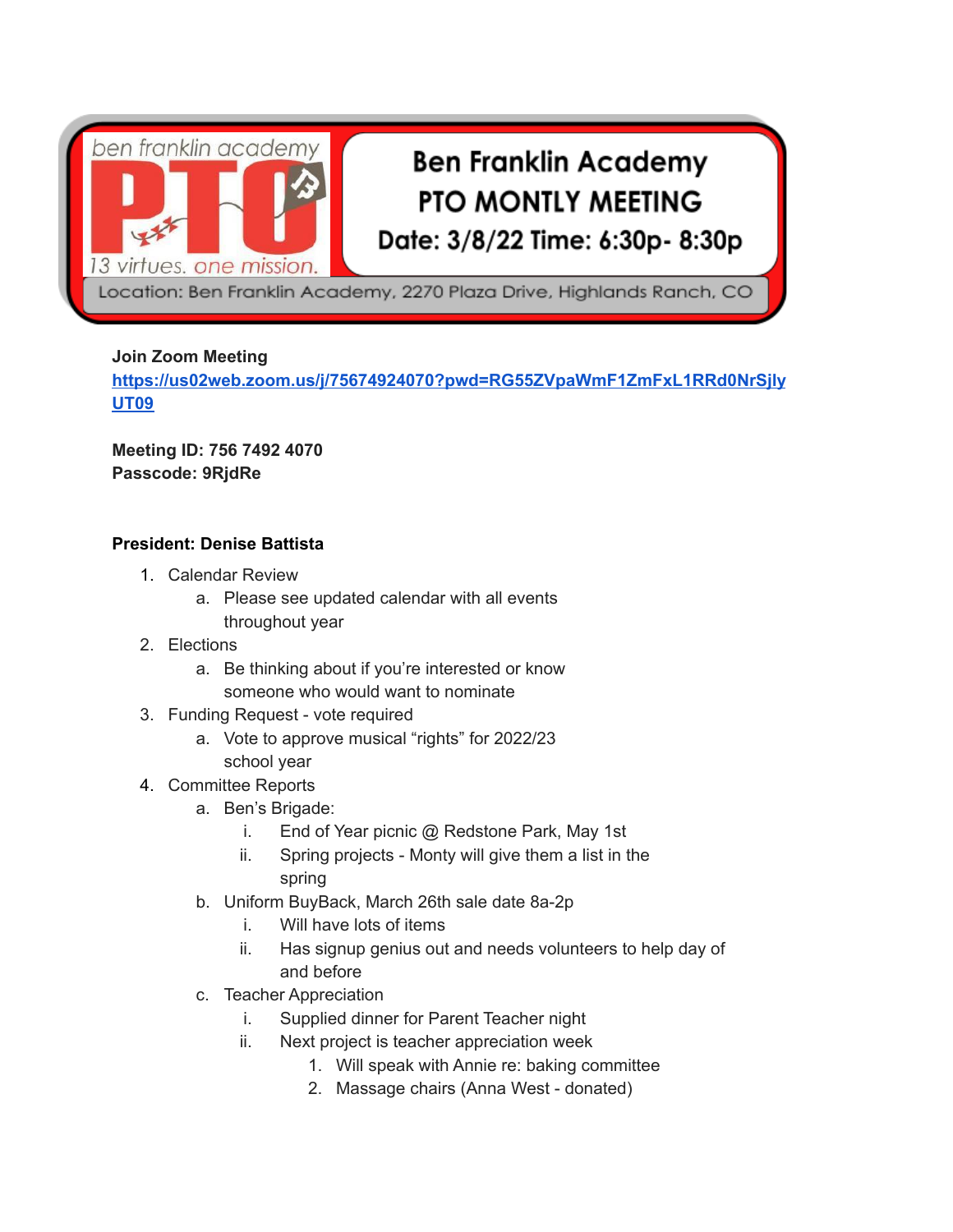- 3. Coffee Truck PTO budget?
- d. Spirit Night
	- i. March 30th 4p to 7p Main Event
		- 1. Needs help on this night volunteers via signup genius
		- 2. MAKE SURE TO TURN IN PAPER RECEIPTS
		- 3. Will send out information on this process
	- ii. Confirming Cold Stone in April
		- 1. Teacher scooping? Can you ask about this?
		- 2. School managed this signup genius
	- iii. Skate City
		- 1. Earn money if we have 50 people
		- 2. Closed to the public
- e. Yearbook
	- i. Prices go up after spring break
	- ii. Ordered 600 yearbooks 400 so already sold, 81 for teachers about 100 for extra
- f. Welcoming Committee
	- i. April 13th after PTO meeting 7:30ipsh-9:30p
	- ii. Library room at Lansdowne Arms
	- iii. Final MNO

# **Vice President: Janelle Nichols**

- 1. Volunteers of the month:
	- Parking spot- Lara Chavez
	- Gelato gift card- Liz Johnson
- 2. End of year volunteer appreciation gifts and meeting update a. Pirate's Cove, June 11th
- 3. Finalizing details for final PTO meeting possible May 15th

# **Secretary: Shauna Kramer**

- 1. Vote Review
- 2. Upcoming Elections
	- a. Nominations Form will open March 13th 26th
	- b. Please nominate yourself or your friend who want to be apart of the PTO
	- c. WE NEED YOU!!

# **Treasurer: Amanda Trenck**

- 1. Bank Balances
	- a. S \$27,776